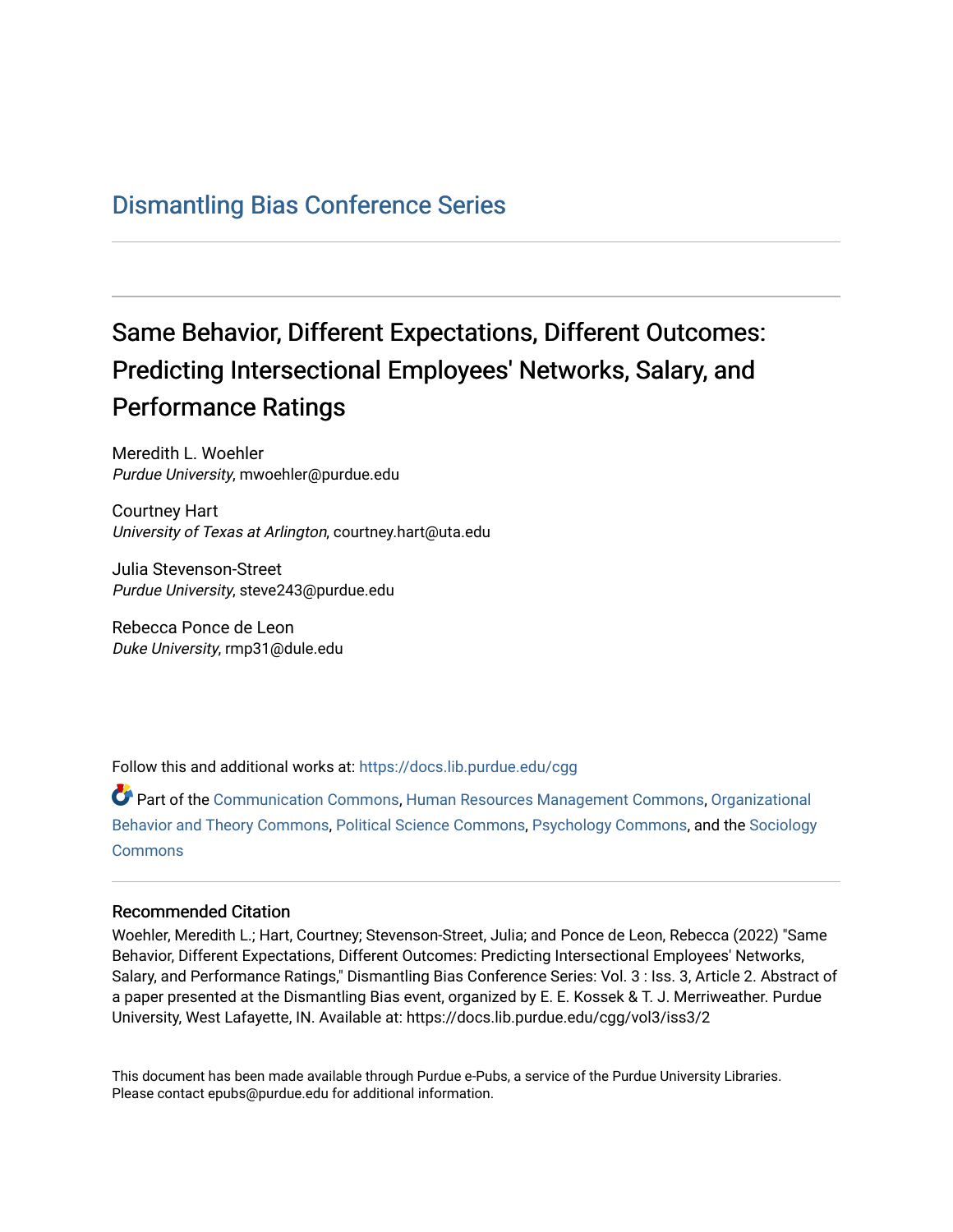## Abstract

 competence (Cuddy et al., 2011). Drawing on SCM and Expectancy Violation Theory (EVT; Among the explanations for racial and gender disparities in employee outcomes is the long-standing concern that employees of color and women neither develop nor benefit from professional networks as white men do (Combs, 2003; Ibarra, 1993; McDonald et al., 2009). Research on networks and the Stereotype Content Model (SCM) has converged on the notion that people are more willing to develop relationships with and provide resources to 'loveable stars' – employees who are perceived as being both warm and competent (Casciario & Lobo, 2008, 2008; Cuddy et al., 2007). However, this strategy overlooks the fact that communicating with warmth and competence may be undermined by racial and gender stereotypes that suggest neither Black, Hispanic, nor White men or women are expected to be high in both warmth and Bettencourt et al., 1997; Jussim et al., 1987), we theorize that stereotype-based expectations of an employees' warmth and competence determine whether communicating with (i) more warmth and less competence or (ii) more competence and less warmth enables employees to develop more beneficial networks (i.e., larger networks, more well-connected contacts, and more highranking contacts).

 Specifically, negative stereotype-based expectations are that Black employees and White *communications* – Black men and women and White men communicating more warmth; men are lower in warmth, whereas Hispanic employees and White women are lower in competence. EVT suggests that coworkers have extremely positive reactions to employees who violate these negative stereotypes. Therefore, in line with EVT, we posit that coworkers will be more willing to connect with employees who engage in *positive expectancy-violating*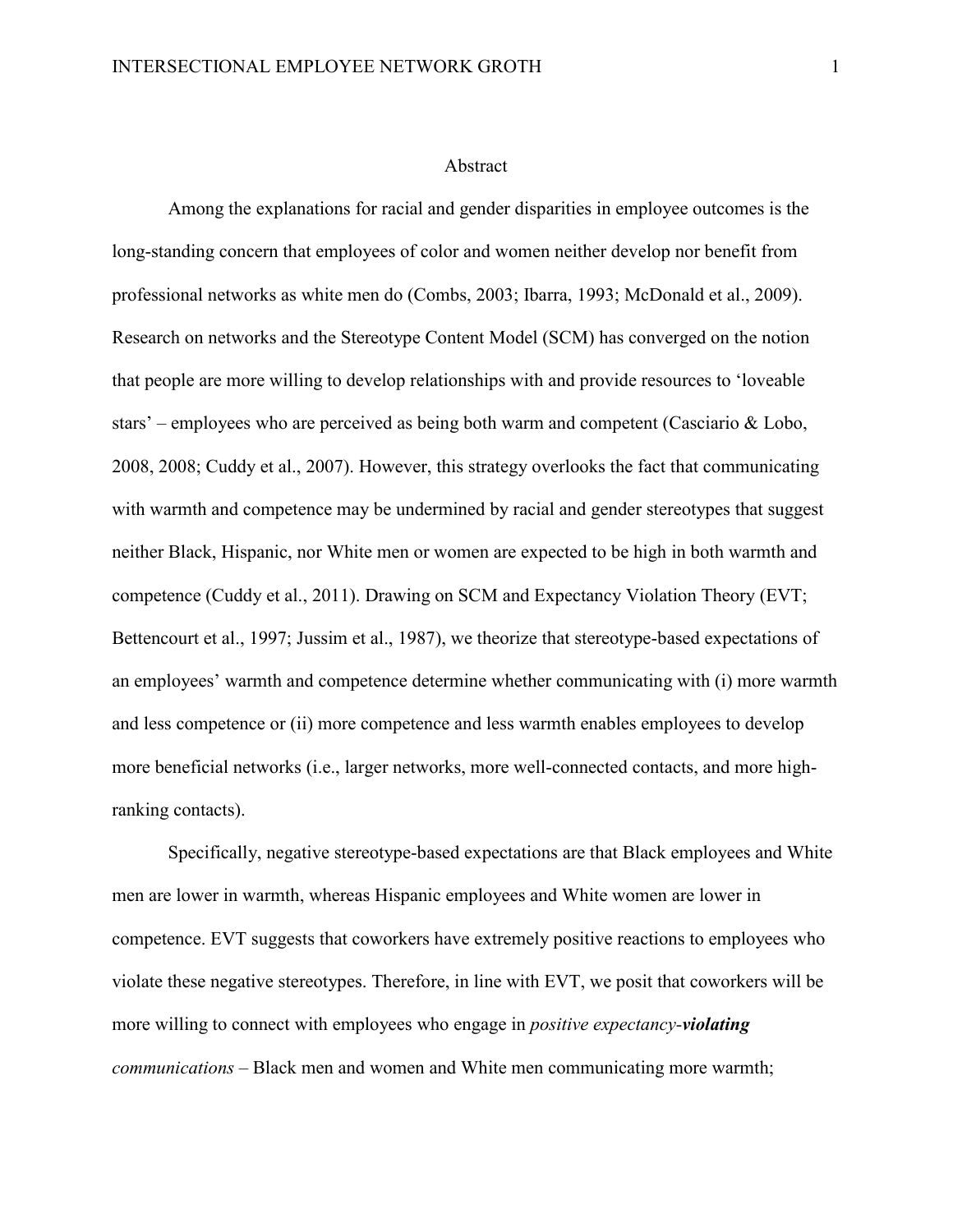Hispanic men and women and White women communicating more competence –leading to these three types of network growth (hereafter called 'network growth' for simplicity) will positively relate to employee salary and supervisor-rated performance. larger networks, and more well-connected, higher-ranking contacts. Additionally, we predict that

 Extending EVT, we theorize that *positive expectancy-confirming communications* – coworkers of this positive stereotype, which coworkers are likely to accept as accurate. However, coworkers less willing to connect with them, thus limiting their network growth. Ultimately, we predict that this limitation of network growth will negatively impact employee annual salary and communications confirming stereotype-based expectations of Hispanic employees' and White women's higher warmth or Black employees' and White men's higher competence – remind in accepting this positive stereotype, coworkers simultaneously accept negative group stereotypes (Kay et al., 2013). Thus, employees' positive expectancy-confirming communications prime coworkers to apply both positive and negative stereotypes, making supervisor-rated performance.

Lastly, we hypothesize that expectancy-confirming communications impact the relationships between positive expectancy-violating communications and network growth. Specifically, expectancy-confirming communications prompt coworkers to expect behavior consistent with one's positive and negative stereotypes in the future, diminishing coworkers extremely favorable reactions to current positive expectancy-violations.

 To test our predictions, we first plan to sample American adults from Prolific and utilize the Princeton Trilogy method (Devine & Elliot, 1995; Katz & Braly, 1933) to validate the previously discussed competence and warmth stereotypes for six intersectional groups: Black, Hispanic, and White men and women in a professional setting. Next, we employ a (previously